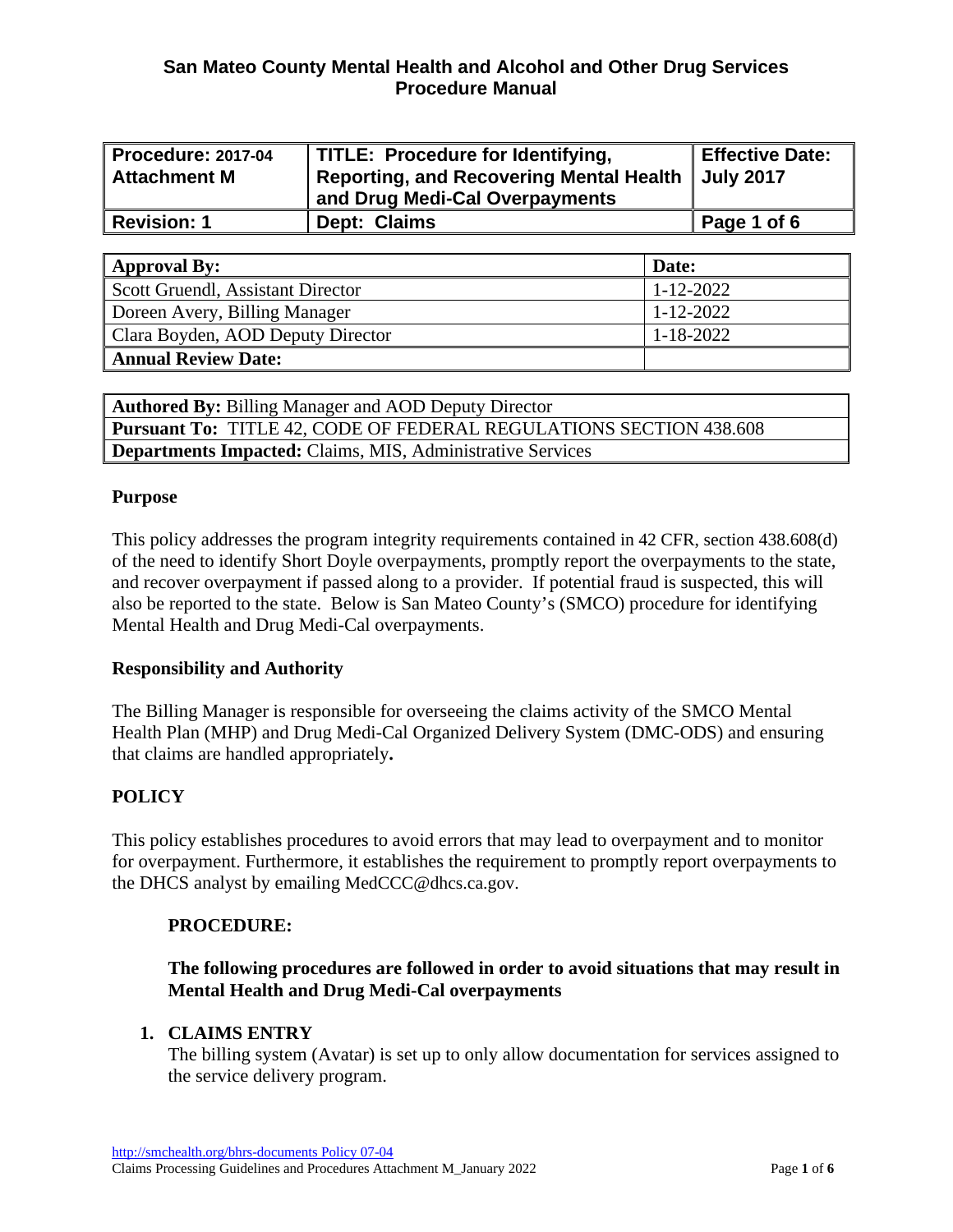| Procedure: 2017-04 | TITLE: Procedure for Identifying,                   | <b>Effective Date:</b> |
|--------------------|-----------------------------------------------------|------------------------|
| ∥ Attachment M     | Reporting, and Recovering Mental Health   July 2017 |                        |
|                    | and Drug Medi-Cal Overpayments                      |                        |
| Revision: 1        | Dept: Claims                                        | Page 2 of 6            |

#### **Validation Reports**

The MIS/Billing Unit runs monthly reports to identify potential errors in reporting. These reports include the negative balance report which identifies potential overpayments by the state which would require voiding and repayment of services; IMD reports to identify any billed claims which should have been blocked; and the duplicate services report identifying same day services billed in error which need to be voided and repaid to the State.

## **CHART AUDIT**

### Mental Health

BHRS Quality Management reviews clinic and contracted provider services to ensure they meet all Medi-Cal documentation requirements. Any services not meeting Medi-Cal criteria are disallowed and voided and submitted to the state.

#### Organized Delivery System (ODS)

BHRS Alcohol and Other Drug (AOD) Services Analysts review substance use treatment contractor providers charts annually to ensure they meet all Medi-Cal documentation requirements. For any disallowed services for which the provider has been paid, AOD Analysts will notify the MIS/Billing staff to void the claim and submit to the state.

### **DELETE AND VOID/REPLACE FORMS PROCESSING**

#### Mental Health

1) The Delete Form and the Void and Replace Form were created for use by Mental Health contract agencies to report changes to, or deletions of, previously claimed mental health services. The form is included in this policy as Attachment A.

The form is completed by agency personnel and submitted to the BHRS Contracts Unit Management Analyst for review and disposition after the date of which overpayment was identified. Depending on the type of service, there may or may not be any resulting change to the payment of the claim to the contractor.

#### ODS Fee For Service Providers

BHRS shall reimburse contractor on a monthly fee for service basis for the DMC expenditures included in the contractor's agreement. For any disallowed services for which the provider has been paid, AOD Analysts will notify the MIS/Billing staff to void the claim and submit to the state. Contractor shall promptly refund the disallowed amount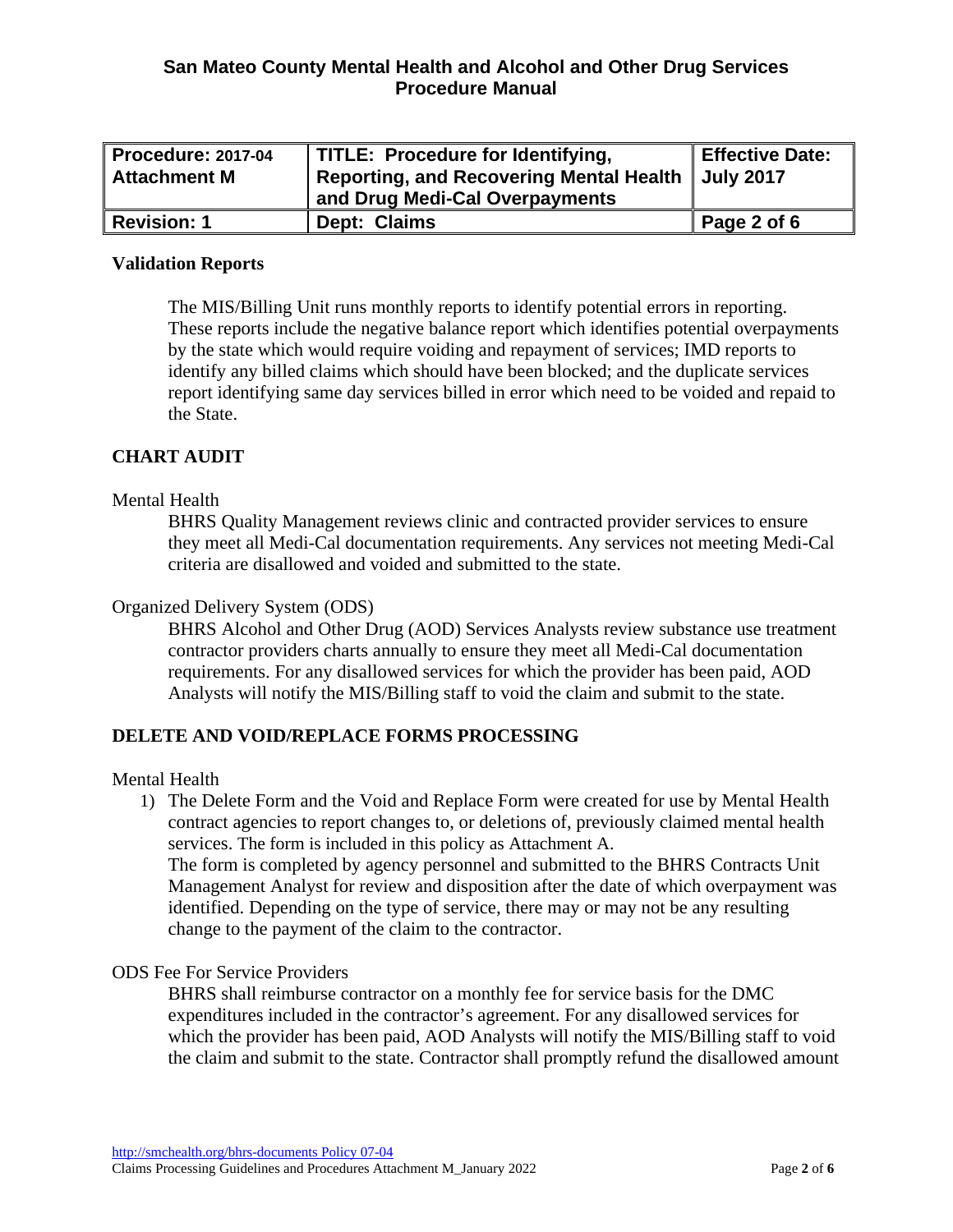| <b>Procedure: 2017-04</b> | TITLE: Procedure for Identifying,                   | <b>Effective Date:</b> |
|---------------------------|-----------------------------------------------------|------------------------|
| <b>Attachment M</b>       | Reporting, and Recovering Mental Health   July 2017 |                        |
|                           | and Drug Medi-Cal Overpayments                      |                        |
| <b>Revision: 1</b>        | Dept: Claims                                        | Page 3 of 6            |

to BHRS upon request, or, as an option, BHRS may offset the amount disallowed from any payment due or become due to the Contractor under the Contract Agreement.

## **REPORTING REQUIREMENTS**

- 2) The MIS/Billing staff void all approved Medi-Cal claims associated with overpayment recoveries from providers using the normal Short-Doyle Medi-Cal claim voiding process.
- 3) As an addition to the normal claim voiding process, and per the new requirements of 42 CFR, section 438.608(d), BHRS will submit a void report using the template in Attachment B, listing all voided claims in a Microsoft Excel spreadsheet format with the following headers:
	- a. Payer Claim Control Number
	- b. Client Index Number
	- c. Health Care Provider National Provider Identifier
	- d. Payment Amount
	- e. Federal Financial Participation Amount
	- f. Recovery Type Classification
		- 42 CFR, section 438.608(d) or;
		- All other Medi-Cal
- 4) The excel spreadsheet void report must be sent to DHCS on an annual basis no later than the last day of February, following the close of every state Fiscal Year (FY) to MedCCC@dhcs.ca.gov with the subject line in the following format: "Annual Void Report-Plans Program Type (MHP or DMC-ODS)-2 Digit County Code-FY XXXX-XX". See the examples below that uses "41" as a two-digit county code for San Mateo County and "FY 2018-19" as the year of the void report:

**Annual Void Report-MHP-41-FY 2020-21 Annual Void Report-DMC-ODS-41-FY 2020-21**

5) BHRS will submit a signed certification in accordance with 42 CFR, section 438.606 using the approved DHCS certification form. The approved template is included in this policy as Attachment C.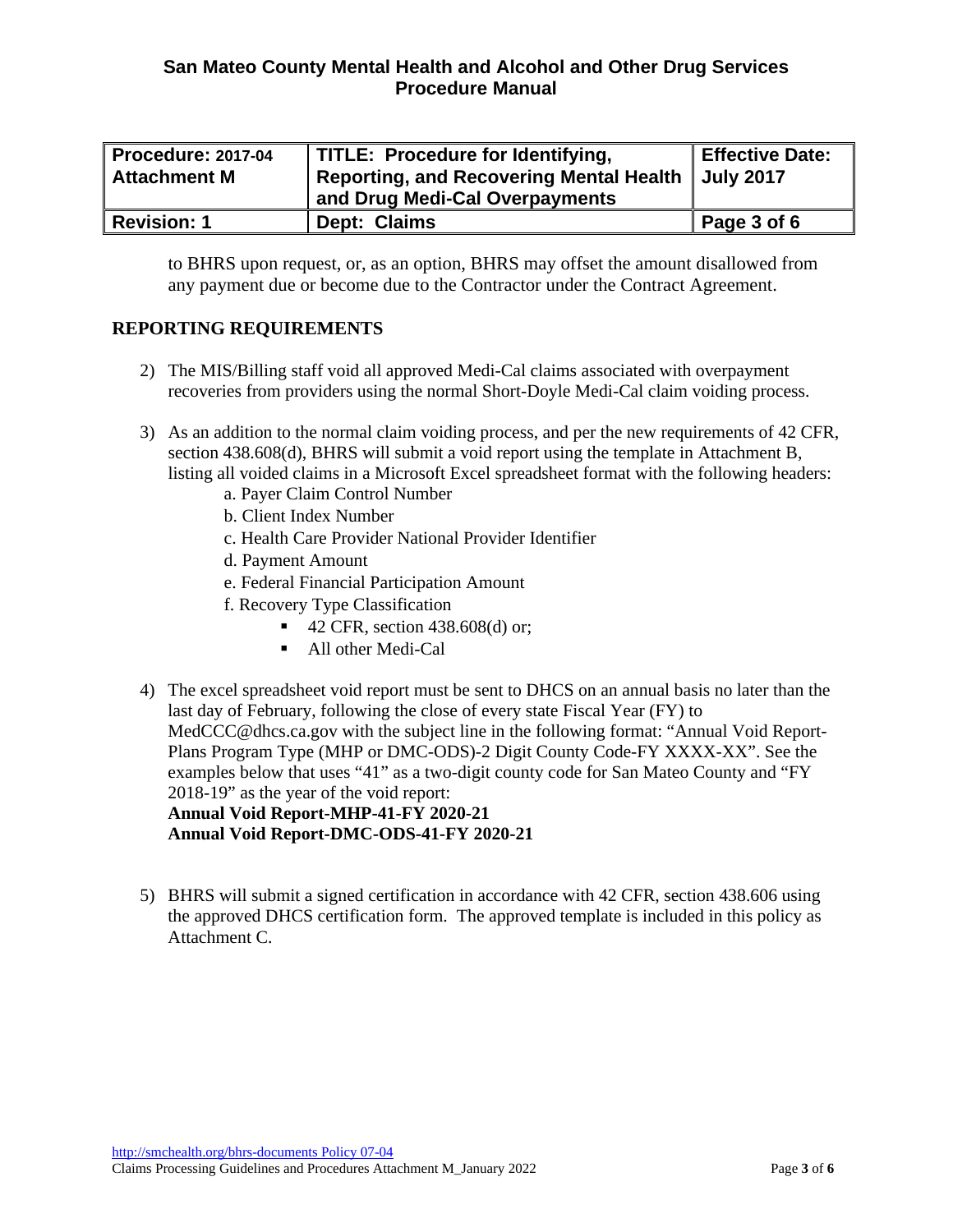# **San Mateo County Mental Health and Alcohol and Other Drug Services Procedure Manual**

|                           | <b>Procedure: 2017-04</b><br><b>Attachment M</b>                                                                                                            |                                    |                                                | TITLE: Procedure for Identifying,<br><b>Reporting, and Recovering Mental Health</b><br>and Drug Medi-Cal Overpayments |               |   |                  |                |          | <b>July 2017</b> | <b>Effective Date:</b> |                   |             |                                   |    |              |                                                                                                                                                                            |                                                                                                                                                                                                                                |
|---------------------------|-------------------------------------------------------------------------------------------------------------------------------------------------------------|------------------------------------|------------------------------------------------|-----------------------------------------------------------------------------------------------------------------------|---------------|---|------------------|----------------|----------|------------------|------------------------|-------------------|-------------|-----------------------------------|----|--------------|----------------------------------------------------------------------------------------------------------------------------------------------------------------------------|--------------------------------------------------------------------------------------------------------------------------------------------------------------------------------------------------------------------------------|
| <b>Revision: 1</b>        |                                                                                                                                                             |                                    |                                                |                                                                                                                       | Dept: Claims  |   |                  |                |          |                  |                        |                   |             |                                   |    |              | Page 4 of 6                                                                                                                                                                |                                                                                                                                                                                                                                |
|                           |                                                                                                                                                             |                                    | Comments                                       |                                                                                                                       |               |   |                  |                |          |                  |                        |                   |             |                                   |    |              |                                                                                                                                                                            | Confidential Notice: This electronic mall transmission may contain privileged and/or confidential mormation only for use by the intended recipients. Any usage, distribution, copying or disclosure by any other person, other |
|                           |                                                                                                                                                             |                                    | No. in<br>Group                                |                                                                                                                       |               |   |                  |                |          |                  |                        |                   |             |                                   |    |              |                                                                                                                                                                            |                                                                                                                                                                                                                                |
|                           |                                                                                                                                                             |                                    | Location                                       |                                                                                                                       |               |   |                  |                |          |                  |                        |                   |             |                                   |    |              |                                                                                                                                                                            |                                                                                                                                                                                                                                |
|                           | 5. Incorrect Date of Service<br>5. Incorrect PC/Time<br>7. Incorrect Client #<br>3. Other (attach documentation)                                            |                                    | Number<br>Staff                                |                                                                                                                       |               |   |                  |                |          |                  |                        |                   |             |                                   |    |              |                                                                                                                                                                            |                                                                                                                                                                                                                                |
|                           | $\phi$ $\phi \sim \phi$                                                                                                                                     | <b>CORRECT SERVICE INFORMATION</b> | *Units/<br>Time<br>Svc.<br>Type                |                                                                                                                       |               |   |                  |                |          |                  |                        |                   |             |                                   |    |              |                                                                                                                                                                            |                                                                                                                                                                                                                                |
|                           | . Duplicate Service<br>· Documentation<br>· No Medical Necessity*<br>· No Progress Note**<br><b>Reason Codes</b><br>$\neq$ of $\vec{\sigma}$ $\vec{\sigma}$ |                                    | Date<br>Svc.                                   |                                                                                                                       |               |   |                  |                |          |                  |                        |                   |             |                                   |    |              |                                                                                                                                                                            |                                                                                                                                                                                                                                |
|                           |                                                                                                                                                             |                                    | <b>Billing Unit</b><br>Action                  |                                                                                                                       |               |   |                  |                |          |                  |                        |                   |             |                                   |    |              | *   Outpatient Services are measured in staff hour and minute only - include co-staff time<br>Inpatient, Residential and Day Treatment Services are measured in client day |                                                                                                                                                                                                                                |
|                           |                                                                                                                                                             |                                    | Reason<br>Code                                 |                                                                                                                       |               |   |                  |                |          |                  |                        |                   |             |                                   |    |              |                                                                                                                                                                            |                                                                                                                                                                                                                                |
|                           |                                                                                                                                                             |                                    | Location                                       |                                                                                                                       |               |   |                  |                |          |                  |                        |                   |             |                                   |    |              |                                                                                                                                                                            |                                                                                                                                                                                                                                |
| Attachment A              |                                                                                                                                                             |                                    | Ξ.<br>$\frac{9}{2}$<br>$rac{1}{2}$ $rac{1}{9}$ |                                                                                                                       |               |   |                  |                |          |                  |                        |                   |             |                                   |    |              |                                                                                                                                                                            |                                                                                                                                                                                                                                |
| San Mateo County Programs | Void and Replace Form                                                                                                                                       | <b>VOID ENTRY</b>                  | Number<br>Staff                                |                                                                                                                       |               |   |                  |                |          |                  |                        |                   |             |                                   |    |              |                                                                                                                                                                            |                                                                                                                                                                                                                                |
|                           |                                                                                                                                                             |                                    | *Units/<br>Time                                |                                                                                                                       |               |   |                  |                |          |                  |                        |                   |             |                                   |    |              |                                                                                                                                                                            |                                                                                                                                                                                                                                |
|                           |                                                                                                                                                             |                                    | Service<br>Type                                |                                                                                                                       |               |   |                  |                |          |                  |                        |                   |             |                                   |    |              |                                                                                                                                                                            |                                                                                                                                                                                                                                |
|                           |                                                                                                                                                             |                                    | Svc. Date                                      |                                                                                                                       |               |   |                  |                |          |                  |                        |                   |             |                                   |    |              |                                                                                                                                                                            |                                                                                                                                                                                                                                |
|                           |                                                                                                                                                             |                                    | Client Number                                  |                                                                                                                       |               |   |                  |                |          |                  |                        |                   |             |                                   |    | <b>TOTAL</b> |                                                                                                                                                                            |                                                                                                                                                                                                                                |
|                           |                                                                                                                                                             |                                    | <b>Client First</b><br>Name                    |                                                                                                                       |               |   |                  |                |          |                  |                        |                   |             |                                   |    |              |                                                                                                                                                                            |                                                                                                                                                                                                                                |
|                           |                                                                                                                                                             |                                    | Client Last<br>Name                            |                                                                                                                       |               |   |                  |                |          |                  |                        |                   |             |                                   |    |              |                                                                                                                                                                            |                                                                                                                                                                                                                                |
|                           |                                                                                                                                                             |                                    | RU Name                                        |                                                                                                                       |               |   |                  |                |          |                  |                        |                   |             |                                   |    |              | Ranjana Prasad at Raprasad@smcgov.org<br>Please send completed form to:<br>Brad Johnson at BRJohnson@smcgov.org<br>and                                                     |                                                                                                                                                                                                                                |
|                           | Legal Entity Number:<br>Legal Entity Name:<br>Provider Number:                                                                                              |                                    | RU#                                            |                                                                                                                       |               |   |                  |                |          |                  |                        |                   |             |                                   |    |              | Provider Approval:<br>Date Submitted:<br>form no: FIN_2005<br>Updated: 05/2016<br>Prepared by:                                                                             |                                                                                                                                                                                                                                |
|                           |                                                                                                                                                             |                                    | Line<br>#                                      | $\sim$                                                                                                                | $\infty$<br>4 | Ю | $\mathbf{\circ}$ | $\overline{ }$ | $\infty$ | $\circ$          | $\tilde{c}$            | $\overline{\tau}$ | $\tilde{c}$ | $\tilde{\omega}$<br>$\frac{4}{3}$ | 15 |              | Phone No:<br>Address:<br>Email:                                                                                                                                            |                                                                                                                                                                                                                                |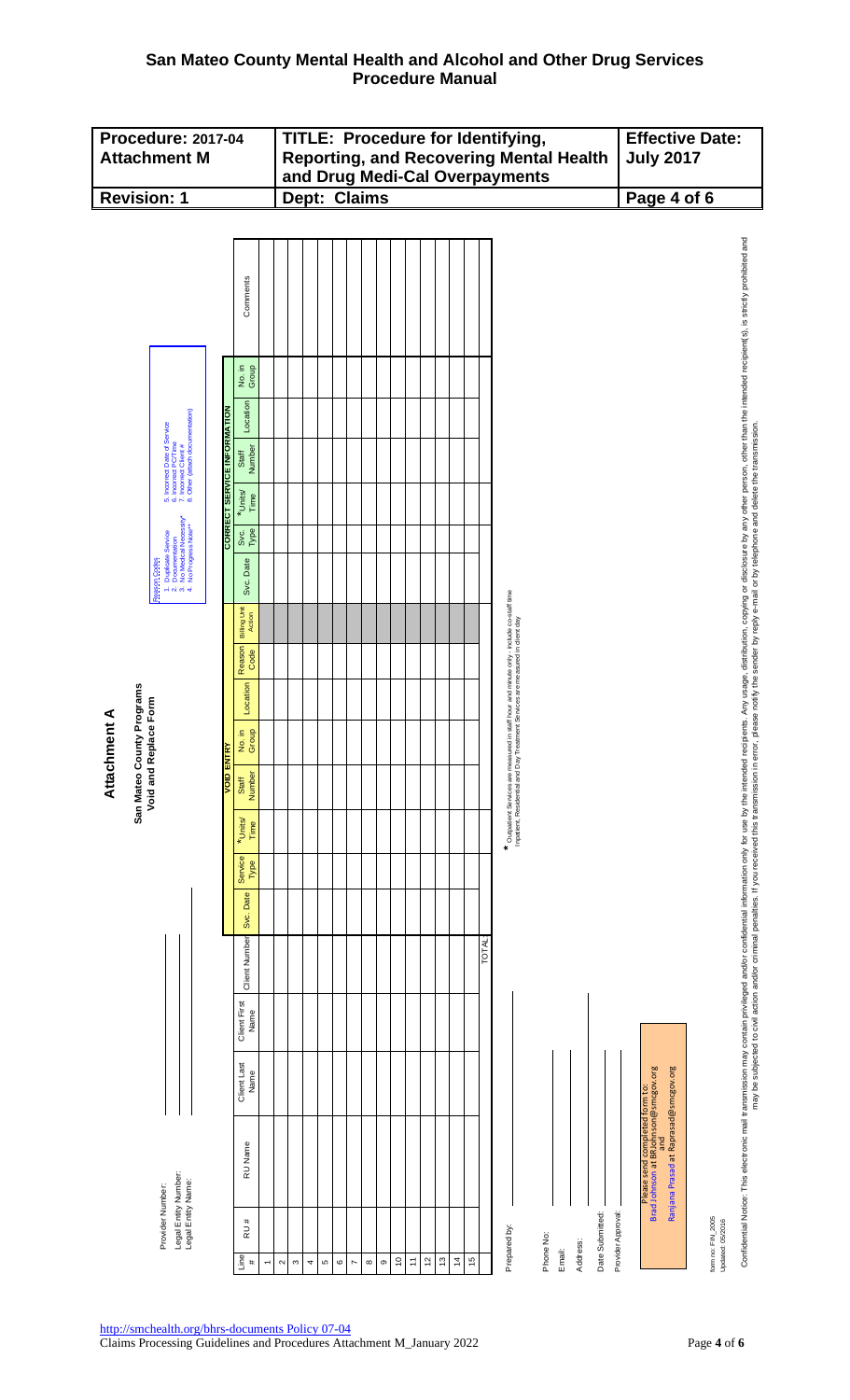| Procedure: 2017-04<br>∥ Attachment M | TITLE: Procedure for Identifying,<br><b>Reporting, and Recovering Mental Health</b> | <b>Effective Date:</b><br><b>July 2017</b> |
|--------------------------------------|-------------------------------------------------------------------------------------|--------------------------------------------|
|                                      | and Drug Medi-Cal Overpayments                                                      |                                            |
| Revision: 1                          | Dept: Claims                                                                        | Page 5 of 6                                |

#### **Attachment B**

|                                                             | <b>Department of Health Care Services</b> |                     |                                                        |                   |                      |  |  |  |  |  |
|-------------------------------------------------------------|-------------------------------------------|---------------------|--------------------------------------------------------|-------------------|----------------------|--|--|--|--|--|
|                                                             |                                           |                     | STATE OF CALIFORNIA - HEALTH AND HUMAN SERVICES AGENCY |                   |                      |  |  |  |  |  |
|                                                             |                                           |                     |                                                        |                   |                      |  |  |  |  |  |
| 42 CFR 438.608: Overpayment Recoveries - Annual Void Report |                                           |                     |                                                        |                   |                      |  |  |  |  |  |
|                                                             |                                           |                     |                                                        |                   |                      |  |  |  |  |  |
| <b>PCCN</b>                                                 | CIN                                       | <b>Provider NPI</b> | <b>Recovered Amount</b>                                | <b>FFP Amount</b> | <b>Recovery Type</b> |  |  |  |  |  |
|                                                             |                                           |                     |                                                        |                   |                      |  |  |  |  |  |
|                                                             |                                           |                     |                                                        |                   |                      |  |  |  |  |  |
|                                                             |                                           |                     |                                                        |                   |                      |  |  |  |  |  |
|                                                             |                                           |                     |                                                        |                   |                      |  |  |  |  |  |
|                                                             |                                           |                     |                                                        |                   |                      |  |  |  |  |  |
|                                                             |                                           |                     |                                                        |                   |                      |  |  |  |  |  |
|                                                             |                                           |                     |                                                        |                   |                      |  |  |  |  |  |
|                                                             |                                           |                     |                                                        |                   |                      |  |  |  |  |  |
|                                                             |                                           |                     |                                                        |                   |                      |  |  |  |  |  |
|                                                             |                                           |                     |                                                        |                   |                      |  |  |  |  |  |
|                                                             |                                           |                     |                                                        |                   |                      |  |  |  |  |  |
|                                                             |                                           |                     |                                                        |                   |                      |  |  |  |  |  |
|                                                             |                                           |                     |                                                        |                   |                      |  |  |  |  |  |
|                                                             |                                           |                     |                                                        |                   |                      |  |  |  |  |  |
|                                                             |                                           |                     |                                                        |                   |                      |  |  |  |  |  |
|                                                             |                                           |                     |                                                        |                   |                      |  |  |  |  |  |
|                                                             |                                           |                     |                                                        |                   |                      |  |  |  |  |  |
|                                                             |                                           |                     |                                                        |                   |                      |  |  |  |  |  |
|                                                             |                                           |                     |                                                        |                   |                      |  |  |  |  |  |
|                                                             |                                           |                     |                                                        |                   |                      |  |  |  |  |  |
|                                                             |                                           |                     |                                                        |                   |                      |  |  |  |  |  |
|                                                             |                                           |                     |                                                        |                   |                      |  |  |  |  |  |
|                                                             |                                           |                     |                                                        |                   |                      |  |  |  |  |  |
|                                                             |                                           |                     |                                                        |                   |                      |  |  |  |  |  |
|                                                             |                                           |                     |                                                        |                   |                      |  |  |  |  |  |
|                                                             |                                           |                     |                                                        |                   |                      |  |  |  |  |  |
|                                                             |                                           |                     |                                                        |                   |                      |  |  |  |  |  |
|                                                             |                                           |                     |                                                        |                   |                      |  |  |  |  |  |